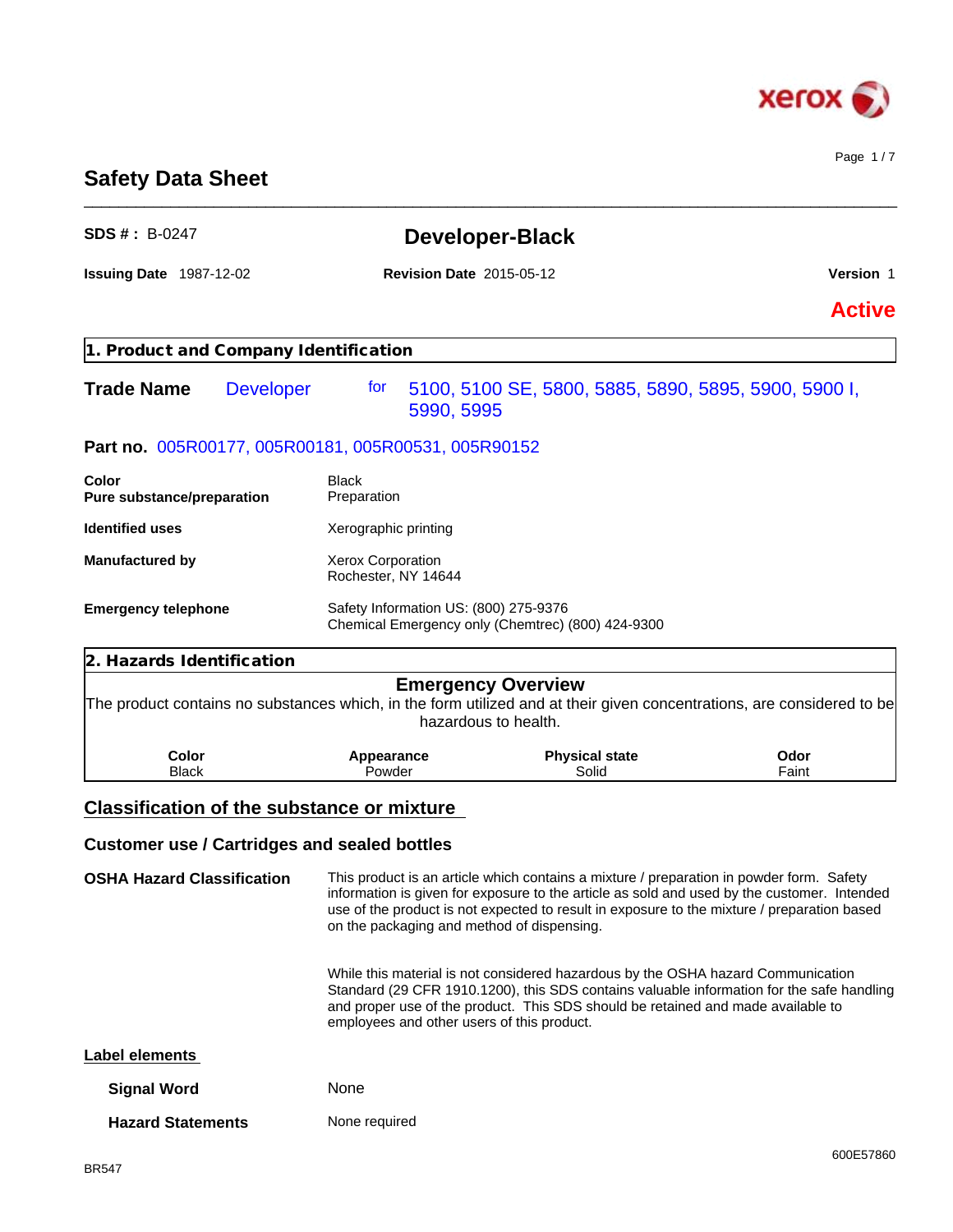

# \_\_\_\_\_\_\_\_\_\_\_\_\_\_\_\_\_\_\_\_\_\_\_\_\_\_\_\_\_\_\_\_\_\_\_\_\_\_\_\_\_\_\_\_\_\_\_\_\_\_\_\_\_\_\_\_\_\_\_\_\_\_\_\_\_\_\_\_\_\_\_\_\_\_\_\_\_\_\_\_\_\_\_\_\_\_\_\_\_\_\_\_\_\_ **SDS # :** B-0247 **Developer-Black** Page 2 / 7

**Precautionary Statements** None required

# **Potential Health Effects**

| <b>Principle Routes of Exposure</b> | Inhalation                                                                              |
|-------------------------------------|-----------------------------------------------------------------------------------------|
| <b>Acute toxicity</b>               |                                                                                         |
| Eyes                                | No known effect                                                                         |
| <b>Skin</b>                         | No known effect                                                                         |
| <b>Inhalation</b>                   | No known effect                                                                         |
| <b>Ingestion</b>                    | No known effect                                                                         |
| <b>Chronic effects</b>              |                                                                                         |
| <b>Main symptoms</b>                | Overexposure may cause:                                                                 |
|                                     | mild respiratory irritation similar to nuisance dust.                                   |
|                                     | <b>Aggravated medical conditions</b> None under normal use conditions                   |
| <b>Environmental hazard</b>         | The environmental impact of this product has not been fully investigated. However, this |
|                                     | preparation is not expected to present significant adverse environmental effects.       |

# 3. Composition/Information on Ingredients

| <b>Chemical Name</b>        | <b>CAS-No</b> | Weight % |
|-----------------------------|---------------|----------|
| Steel powder                | 7439-89-6     | >94      |
| Styrene/butadiene copolymer | 9003-55-8     | 3.125    |
| Acrylic resin               | 9017-48-5     | ⊂. l`>   |
| Carbon Black                | 1333-86-4     |          |

4. First Aid Measures

| General advice                                                                   | For external use only. When symptoms persist or in all cases of doubt seek medical advice.<br>Show this material safety data sheet to the doctor in attendance. |  |
|----------------------------------------------------------------------------------|-----------------------------------------------------------------------------------------------------------------------------------------------------------------|--|
| Eye contact                                                                      | Immediately flush with plenty of water. After initial flushing, remove any contact lenses and<br>continue flushing for at least 15 minutes                      |  |
| <b>Skin contact</b>                                                              | Wash skin with soap and water                                                                                                                                   |  |
| <b>Inhalation</b>                                                                | Move to fresh air                                                                                                                                               |  |
| Rinse mouth with water and afterwards drink plenty of water or milk<br>Ingestion |                                                                                                                                                                 |  |
| Notes to physician                                                               | Treat symptomatically                                                                                                                                           |  |
| <b>Protection of first-aiders</b>                                                | No special protective equipment required                                                                                                                        |  |
|                                                                                  |                                                                                                                                                                 |  |

# 5. Fire-Fighting Measures

| <b>Flammable properties</b>    | Not flammable. Will not readily ignite                            |
|--------------------------------|-------------------------------------------------------------------|
| <b>Flash point</b>             | Not applicable                                                    |
| Suitable extinguishing media   | Use water spray or fog; do not use straight streams, Foam         |
| Unsuitable extinguishing media | Do not use a solid water stream as it may scatter and spread fire |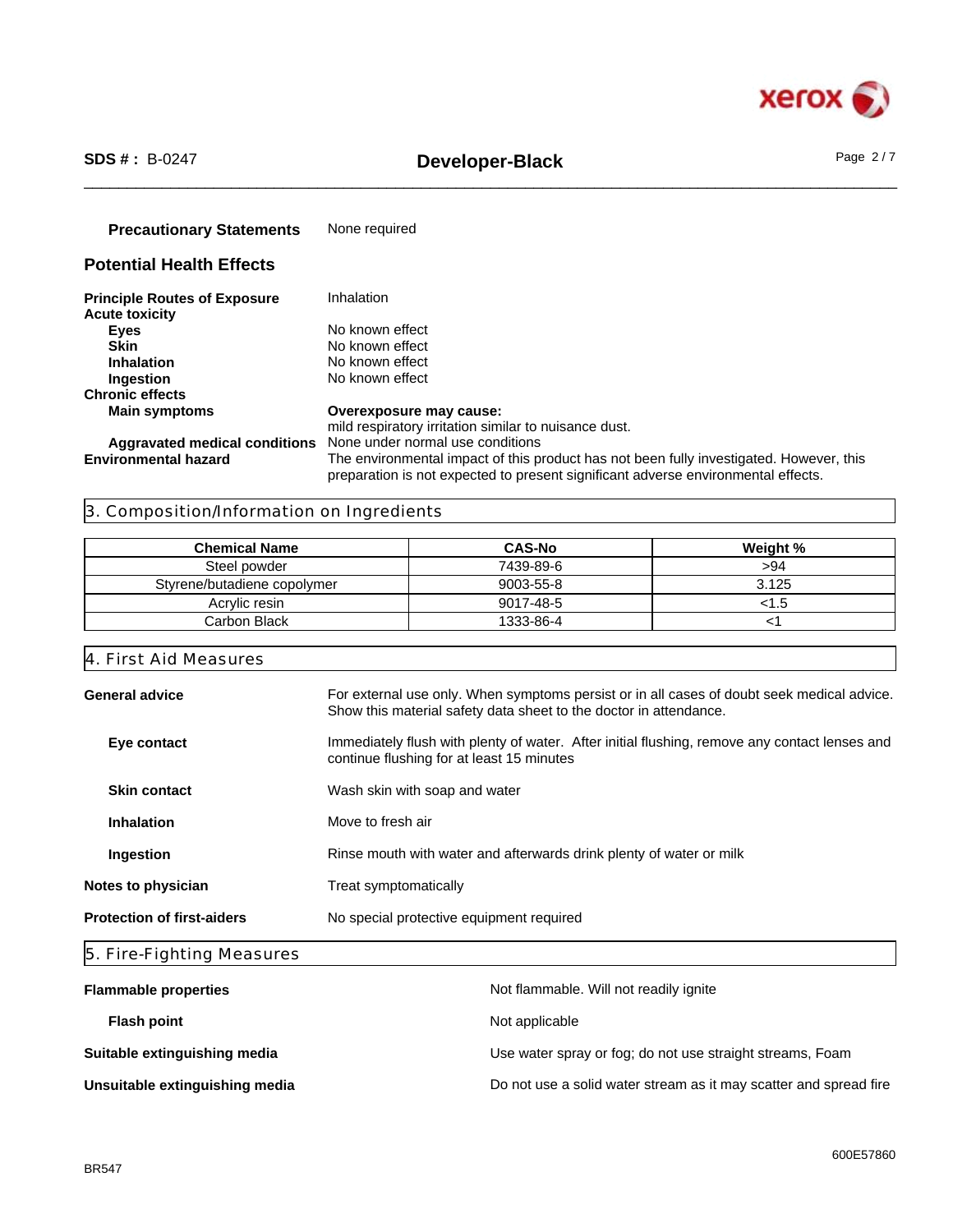

\_\_\_\_\_\_\_\_\_\_\_\_\_\_\_\_\_\_\_\_\_\_\_\_\_\_\_\_\_\_\_\_\_\_\_\_\_\_\_\_\_\_\_\_\_\_\_\_\_\_\_\_\_\_\_\_\_\_\_\_\_\_\_\_\_\_\_\_\_\_\_\_\_\_\_\_\_\_\_\_\_\_\_\_\_\_\_\_\_\_\_\_\_\_ **SDS # :** B-0247 **Developer-Black** Page 3 / 7

# **Specific hazards arising from the chemical**

**Explosion Data Sensitivity to Mechanical Impact**<br> **Sensitivity to Static Discharge**<br> **Sensitivity to Static Discharge**<br> **Sensitivity to Static Discharge** 

**Hazardous combustion products Hazardous decomposition products due to incomplete** combustion, Carbon oxides, Nitrogen oxides (NOx)

> Fine dust dispersed in air, in sufficient concentrations, and in the presence of an ignition source is a potential dust explosion hazard

## **Protective Equipment and Precautions for Firefighters**

In the event of fire and/or explosion do not breathe fumes. Wear fire/flame resistant/retardant clothing. Use self-contained pressure-demand breathing apparatus if needed to prevent exposure to smoke or airborne toxins.

# 6. Accidental Release Measures

| <b>Personal Precautions</b>                                                                                                                                                                              | Avoid breathing dust                                                                                                                     |  |
|----------------------------------------------------------------------------------------------------------------------------------------------------------------------------------------------------------|------------------------------------------------------------------------------------------------------------------------------------------|--|
| <b>Environmental Precautions</b>                                                                                                                                                                         | No special environmental precautions required                                                                                            |  |
| <b>Methods for containment</b>                                                                                                                                                                           | Prevent dust cloud                                                                                                                       |  |
| Methods for cleaning up<br>Prevent dust cloud. Sweep up or vacuum up spillage and collect in suitable container for<br>disposal. Use non-sparking tools and equipment.                                   |                                                                                                                                          |  |
| <b>Other Information</b><br>The environmental impact of this product has not been fully investigated. However, this<br>preparation is not expected to present significant adverse environmental effects. |                                                                                                                                          |  |
| 7. Handling and Storage                                                                                                                                                                                  |                                                                                                                                          |  |
| Advice on safe handling                                                                                                                                                                                  | Handle in accordance with good industrial hygiene and safety practice<br>Avoid dust accumulation in enclosed space<br>Prevent dust cloud |  |
| <b>Technical measures/Storage</b><br>conditions                                                                                                                                                          | Keep container tightly closed in a dry and well-ventilated place<br>Store at room temperature                                            |  |
| <b>Hygiene measures</b>                                                                                                                                                                                  | None under normal use condtions                                                                                                          |  |

# **Exposure guidelines**

# **Product information**

| <b>ACGIH TLV TWA</b>        | 10 mg/m <sup>3</sup> (inhalable particles) |
|-----------------------------|--------------------------------------------|
| <b>ACGIH TLV TWA</b>        | 3 mg/m <sup>3</sup> (respirable dust)      |
| <b>OSHA PEL TWA</b>         | 15 mg/m <sup>3</sup> (total dust)          |
| <b>OSHA PEL TWA</b>         | $5 \text{ mg/m}^3$ (respirable dust)       |
| <b>Xerox Exposure Limit</b> | 2.5 mg/m <sup>3</sup> (total dust)         |
| <b>Xerox Exposure Limit</b> | 0.4 mg/m <sup>3</sup> (respirable dust)    |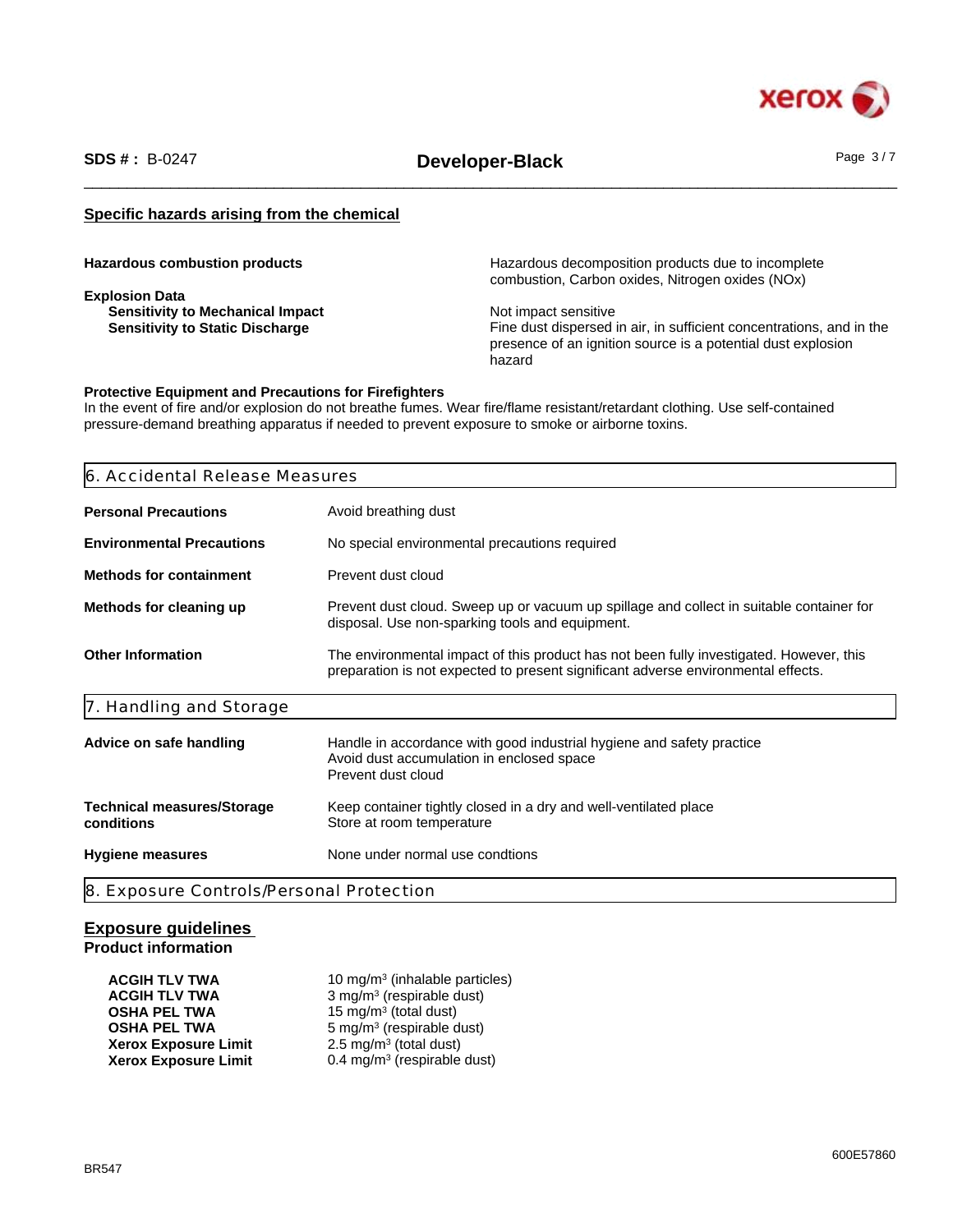

\_\_\_\_\_\_\_\_\_\_\_\_\_\_\_\_\_\_\_\_\_\_\_\_\_\_\_\_\_\_\_\_\_\_\_\_\_\_\_\_\_\_\_\_\_\_\_\_\_\_\_\_\_\_\_\_\_\_\_\_\_\_\_\_\_\_\_\_\_\_\_\_\_\_\_\_\_\_\_\_\_\_\_\_\_\_\_\_\_\_\_\_\_\_ **SDS # :** B-0247 **Developer-Black** Page 4 / 7

## **Other Information**

The results obtained from a Xerox sponsored Chronic Toner Inhalation Study demonstrated no lung changes in rats for the lowest (1 mg/m<sup>3</sup> ) exposure level (the level most relevant to potential human exposure). A very slight degree of fibrosis was noted in 25% of animals at the middle (4mg/m<sup>3</sup>) exposure level, while a slight degree of fibrosis was noted in all the animals at the highest (16 mg/m<sup>3</sup> ) exposure level. These findings are attributed to "lung overloading", a generic response to excessive amounts of any dust retained in the lungs for a prolonged period. This study was conducted using a special test toner to comply with an EPA testing protocol.

# **Occupational Exposure Controls**

| <b>Engineering measures</b> | None under normal use conditions |  |
|-----------------------------|----------------------------------|--|
|-----------------------------|----------------------------------|--|

# **Personal Protective Equipment**

## **Customer use / Cartridges and sealed bottles**

| <b>Respiratory protection</b> | No special protective equipment required |
|-------------------------------|------------------------------------------|
| <b>Eye/Face protection</b>    | No special protective equipment required |
| Skin and body protection      | No special protective equipment required |
| <b>Hand protection</b>        | No special protective equipment required |

# 9. Physical and Chemical Properties

| Appearance<br><b>Odor threshold</b><br>рH<br><b>Flash point</b>                  | Powder<br>Not applicable<br>Not applicable<br>Not applicable |                                                               | Odor<br><b>Physical state</b><br>Color<br><b>Boiling</b> | Faint<br>Solid<br><b>Black</b><br>Not applicable                                             |
|----------------------------------------------------------------------------------|--------------------------------------------------------------|---------------------------------------------------------------|----------------------------------------------------------|----------------------------------------------------------------------------------------------|
| <b>Autoignition</b><br>temperature                                               | Not applicable                                               |                                                               | point/range                                              |                                                                                              |
| <b>Flammability Limits in Air</b>                                                |                                                              | Not applicable                                                |                                                          |                                                                                              |
| <b>Explosive properties</b><br>Vapor pressure                                    |                                                              | source is a potential dust explosion hazard<br>Not applicable |                                                          | Fine dust dispersed in air, in sufficient concentrations, and in the presence of an ignition |
| Vapor density<br><b>Water solubility</b>                                         |                                                              | Not applicable<br>Negligible<br>Not applicable                |                                                          |                                                                                              |
| <b>Viscosity</b><br><b>Partition coefficient</b><br><b>Evaporation rate</b>      |                                                              | Not applicable<br>Not applicable                              |                                                          |                                                                                              |
| Melting point/range<br><b>Freezing point</b><br><b>Decomposition temperature</b> |                                                              | Not determined<br>Not applicable<br>Not determined            |                                                          |                                                                                              |
| <b>Specific gravity</b>                                                          |                                                              | 1 (toner component)<br>$\sim$ 5 (carrier component)           |                                                          |                                                                                              |

# 10. Stability and Reactivity

**Reactivity Reactivity No dangerous reaction known under conditions of normal use**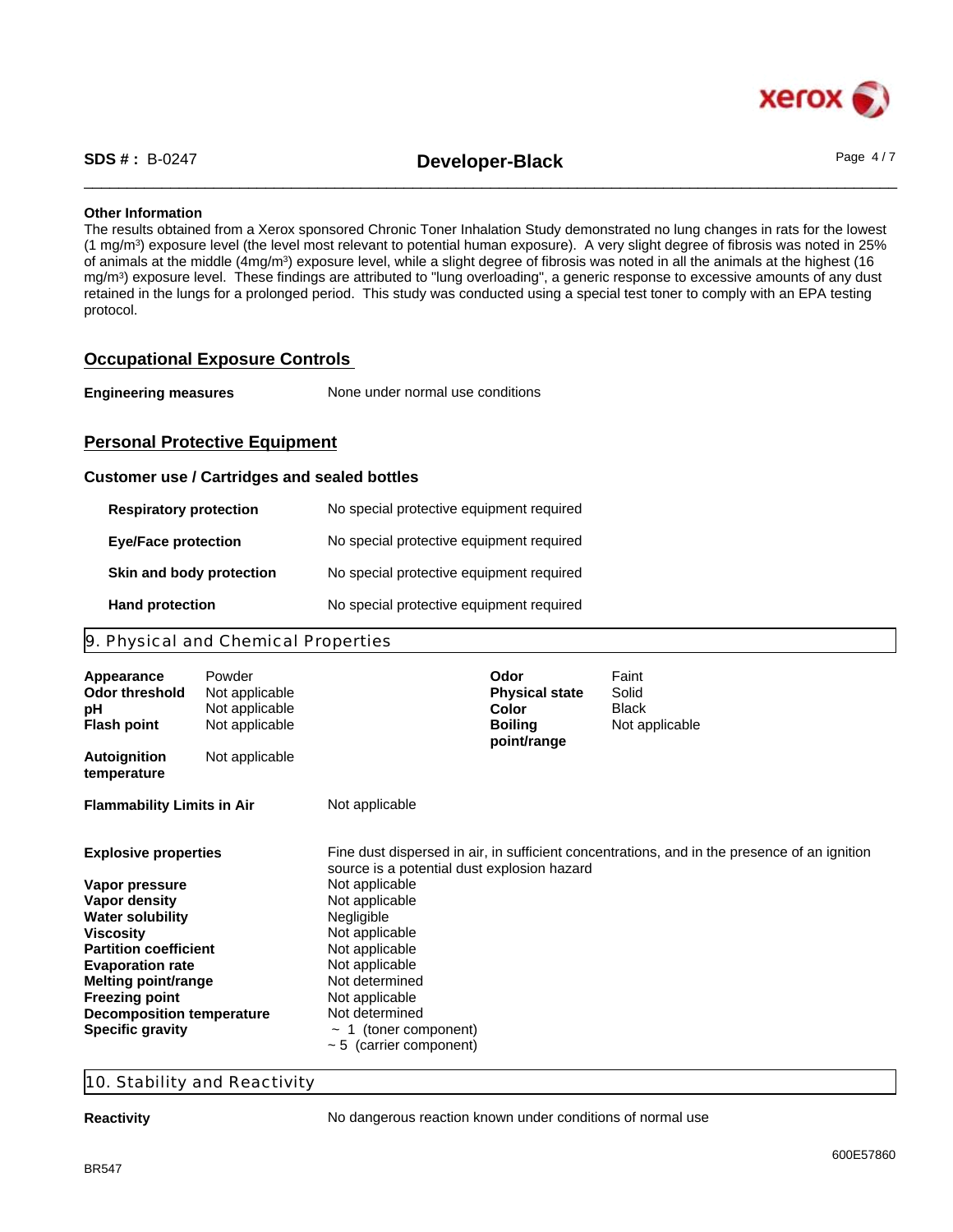

| $SDS # : B-0247$                                                                                                                       | Page $5/7$<br>Developer-Black                                                                                                                                     |  |  |
|----------------------------------------------------------------------------------------------------------------------------------------|-------------------------------------------------------------------------------------------------------------------------------------------------------------------|--|--|
| <b>Stability</b>                                                                                                                       | Stable under normal conditions                                                                                                                                    |  |  |
| Incompatible products                                                                                                                  | None                                                                                                                                                              |  |  |
| <b>Conditions to Avoid</b>                                                                                                             | Prevent dust cloud<br>Fine dust dispersed in air, in sufficient concentrations, and in the presence of an ignition<br>source is a potential dust explosion hazard |  |  |
| Hazardous Decomposition Products None under normal use                                                                                 |                                                                                                                                                                   |  |  |
| <b>Hazardous polymerization</b>                                                                                                        | Hazardous polymerization does not occur                                                                                                                           |  |  |
| <b>Hazardous reactions</b>                                                                                                             | None under normal processing                                                                                                                                      |  |  |
| 11. Toxicological Information                                                                                                          |                                                                                                                                                                   |  |  |
|                                                                                                                                        | The toxicity data noted below is based on the test results of similar reprographic materials.                                                                     |  |  |
| <b>Acute toxicity</b><br><b>Product information</b><br><b>Irritation</b><br>LD50 Oral<br><b>LD50 Dermal</b><br><b>LC50 Inhalation:</b> | No skin irritation, No eye irritation<br>$> 5$ g/kg (rat)<br>$> 5$ g/kg (rabbit)<br>$> 5$ mg/L (rat, 4 hr)                                                        |  |  |

| Eyes              | No known effect |
|-------------------|-----------------|
| <b>Skin</b>       | No known effect |
| <b>Inhalation</b> | No known effect |
| Ingestion         | No known effect |
|                   |                 |

# **Chronic toxicity**

| <b>Product information</b>                                            |                                                                               |                                          |            |
|-----------------------------------------------------------------------|-------------------------------------------------------------------------------|------------------------------------------|------------|
| <b>Chronic effects</b>                                                | No known effects under normal use conditions                                  |                                          |            |
| <b>Main symptoms</b>                                                  | Overexposure may cause: mild respiratory irritation similar to nuisance dust. |                                          |            |
| <b>Aggravated medical conditions</b> None under normal use conditions |                                                                               |                                          |            |
| Carcinogenicity                                                       |                                                                               | See "Other Information" in this section. |            |
| <b>Chemical Name</b>                                                  |                                                                               | <b>IARC</b>                              | <b>NTP</b> |
| Carbon Black                                                          |                                                                               | 2B                                       |            |

# **Other information**

The IARC (International Agency for Research on Cancer) has listed carbon black as "possibly carcinogenic to humans". The classification is based on studies evaluating pure, "free" carbon black. In contrast, toner is a formulation composed of specially prepared polymer and a small amount of carbon black (or other pigment). In the process of making toner, the small amount of carbon black becomes encapsulated within a matrix. Xerox has performed extensive testing of toner, including a chronic bioassay (test for potential carcinogenicity). Exposure to toner did not produce evidence of cancer in exposed animals. The results were submitted to regulatory agencies and published extensively.

| Other toxic effects                               |                                          |
|---------------------------------------------------|------------------------------------------|
| <b>Product information</b>                        |                                          |
| <b>Sensitization</b>                              | No sensitization responses were observed |
| <b>Mutagenic effects</b>                          | Not mutagenic in AMES Test               |
| <b>Target organ effects</b>                       | None known                               |
| Other adverse effects<br><b>Aspiration Hazard</b> | None known<br>Not applicable             |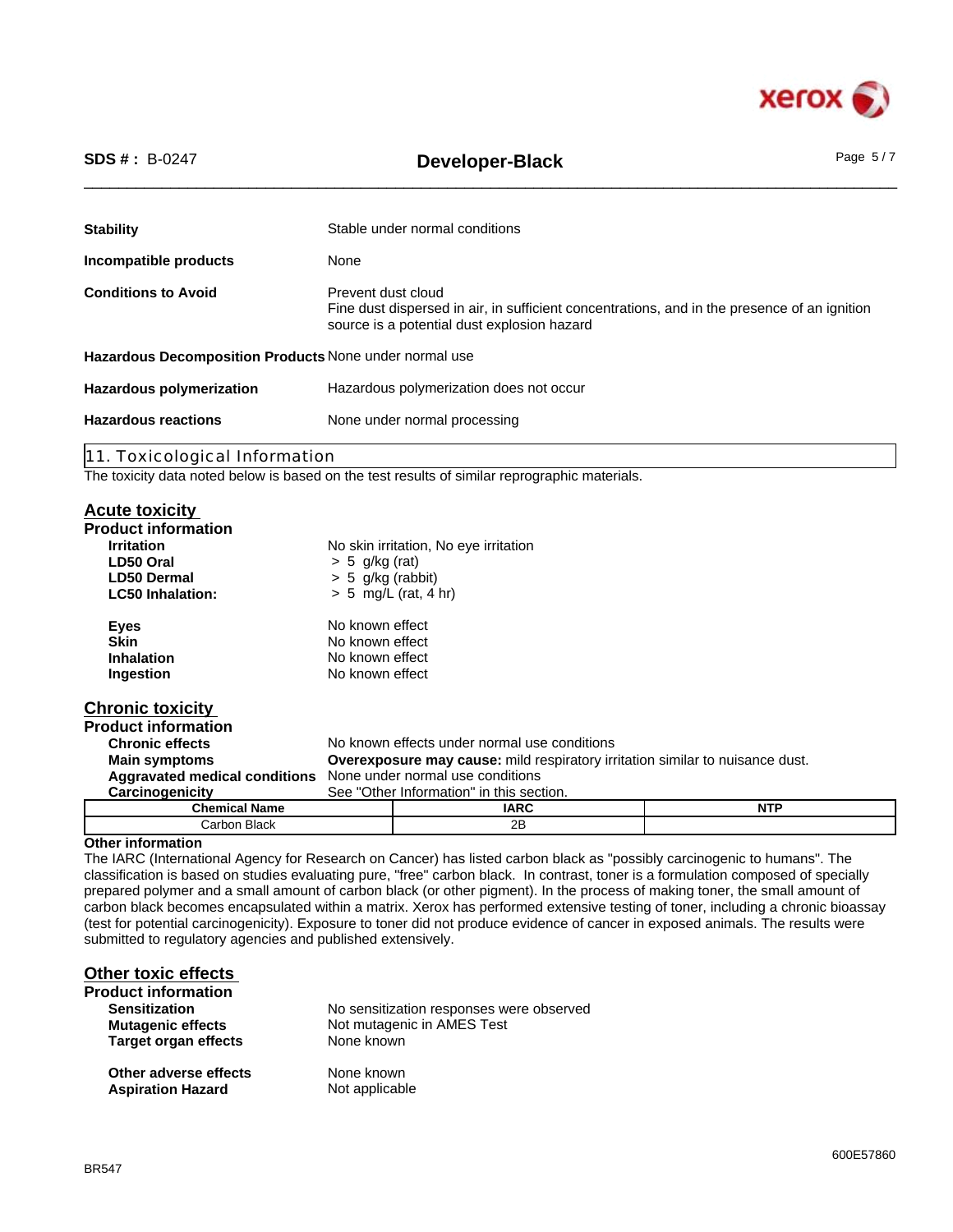

\_\_\_\_\_\_\_\_\_\_\_\_\_\_\_\_\_\_\_\_\_\_\_\_\_\_\_\_\_\_\_\_\_\_\_\_\_\_\_\_\_\_\_\_\_\_\_\_\_\_\_\_\_\_\_\_\_\_\_\_\_\_\_\_\_\_\_\_\_\_\_\_\_\_\_\_\_\_\_\_\_\_\_\_\_\_\_\_\_\_\_\_\_\_ **SDS # :** B-0247 **Developer-Black** Page 6 / 7

# 12. Ecological Information

#### **Ecotoxicity**

The environmental impact of this product has not been fully investigated. However, this preparation is not expected to present significant adverse environmental effects.

| 13. Disposal Considerations                                                                                                                                                                                                                                                                                                                                                                                                                                                                                                    |  |  |
|--------------------------------------------------------------------------------------------------------------------------------------------------------------------------------------------------------------------------------------------------------------------------------------------------------------------------------------------------------------------------------------------------------------------------------------------------------------------------------------------------------------------------------|--|--|
| This material, as supplied, is not a hazardous waste according to Federal regulations (40<br>CFR 261). This material could become a hazardous waste if it is mixed with or otherwise<br>comes in contact with a hazardous waste, if chemical additions are made to this material, or<br>if the material is processed or otherwise altered. Consult 40 CFR 261 to determine whether<br>the altered material is a hazardous waste. Consult the appropriate state, regional, or local<br>regulations for additional requirements. |  |  |
| Dispose of in accordance with local regulations.                                                                                                                                                                                                                                                                                                                                                                                                                                                                               |  |  |
| 14. Transport Information                                                                                                                                                                                                                                                                                                                                                                                                                                                                                                      |  |  |
|                                                                                                                                                                                                                                                                                                                                                                                                                                                                                                                                |  |  |

**Note** This material is not subject to regulation as a hazardous material for shipping.

| 15. Regulatory Information |  |
|----------------------------|--|
|                            |  |

#### **OSHA Regulatory Status**

This product is an article which contains a mixture / preparation in powder form. Safety information is given for exposure to the article as sold and used by the customer. Intended use of the product is not expected to result in exposure to the mixture / preparation based on the packaging and method of dispensing.

While this material is not considered hazardous by the OSHA hazard Communication Standard (29 CFR 1910.1200), this SDS contains valuable information for the safe handling and proper use of the product. This SDS should be retained and made available to employees and other users of this product.

| International Inventories |          |  |
|---------------------------|----------|--|
| <b>TSCA</b>               | Complies |  |
| <b>DSL/NDSL</b>           | Complies |  |

# **U.S. Federal Regulations**

#### **SARA 313**

Section 313 of Title III of the Superfund Amendments and Reauthorization Act of 1986 (SARA). This product does not contain any chemicals which are subject to the reporting requirements of the Act and Title 40 of the Code of Federal Regulations, Part 372. **Clean Water Act**

This product is not regulated as a pollutant pursuant to the Clean Water Act (40 CFR 122.21 and 40 CFR 122.42).

**Clean Air Act, Section 112 Hazardous Air Pollutants (HAPs) (see 40 CFR 61)**

This product is not regulated as a hazardous air pollutant (HAPS) under Section 112 of the Clean Air Act Amendments of 1990. **CERCLA**

This material, as supplied, does not contain any substances regulated as hazardous substances under the Comprehensive Environmental Response Compensation and Liability Act (CERCLA) (40 CFR 302) or the Superfund Amendments and Reauthorization Act (SARA) (40 CFR 355). There may be specific reporting requirements at the local, regional, or state level pertaining to releases of this material.

## **TSCA**

TSCA 12(b) does not apply to this product.

# **U.S. State Regulations**